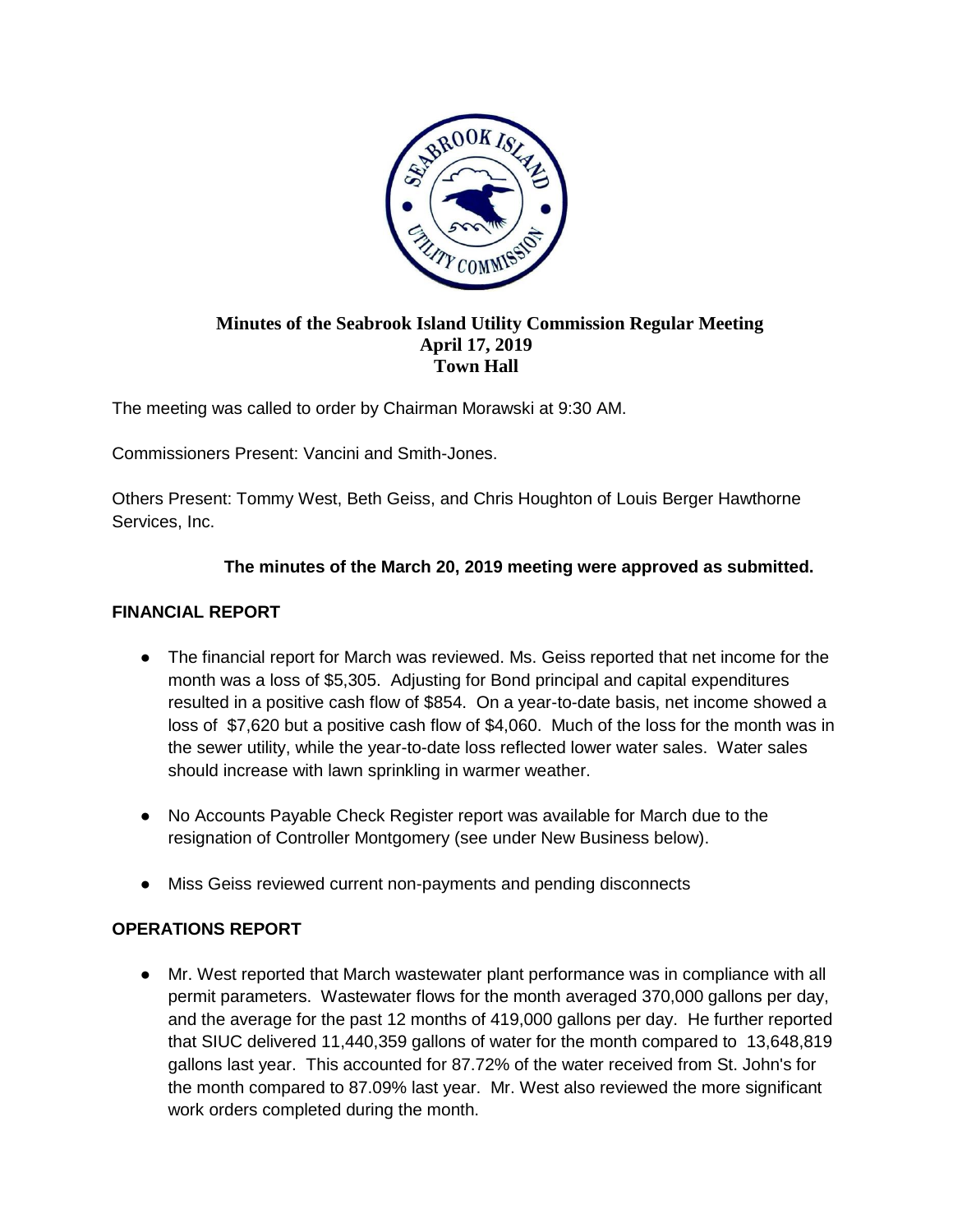- Mr. West reported that St. Johns Water Company has reduced its monthly Transmission O&M charge from \$4,481 to \$4,162 for 2019, a savings of \$319 per month.
- Mr. West also indicated he will be preparing the annual Consumer Confidence Report which is to be provided to all water customers and details various water quality parameters.

# **OLD BUSINESS**

- Mr. Houghton informed the Commission that Louis Berger Hawthorne had withdrawn their proposal to provide management services to the Beach Company's Kiawah River development. Consequently, there is no need to consider potential utilization of SIUC resources.
- Chairman Morawski reviewed current late payment penalties for SIUC services. Most have not been updated since the Utility was acquired in 1996, and will not work with the current Billing system. In addition, there are two utility services without any penalties or processes for handling late payment. After discussion, the Commissioners requested Louis Berger Hawthorne to provide an update for all late payment penalties and processes. No deadline was established due to the current Controller vacancy and ongoing audit.

# **Upon a motion by Smith-Jones, second by Vancini, it was requested that Late Payment Penalties and processes be updated and submitted to the Commission for approval.**

- Mr. West informed the Commission that a meeting has been scheduled with SIUC Bond Council to review the Town's Bond Ordinance regarding the prohibition for providing free service.
- Mr. West also informed the Commission that the approved Engineering Study pertaining increased flows from new developments within SIUC service territory has been initiated.
- Mr. West also informed the Commission that FEMA had requested additional information regarding SIUC's grant application to fund additional emergency generators. W. K. Dixon engineering firm is providing that information.
- Lastly, Mr. West reviewed the responses he had received from other users the AC3 IT system. All were satisfied with the AC3 system. Because Commissioners approved the purchase in March, pending additional positive responses from users, no further action was required by the Commission.

#### **NEW BUSINESS**